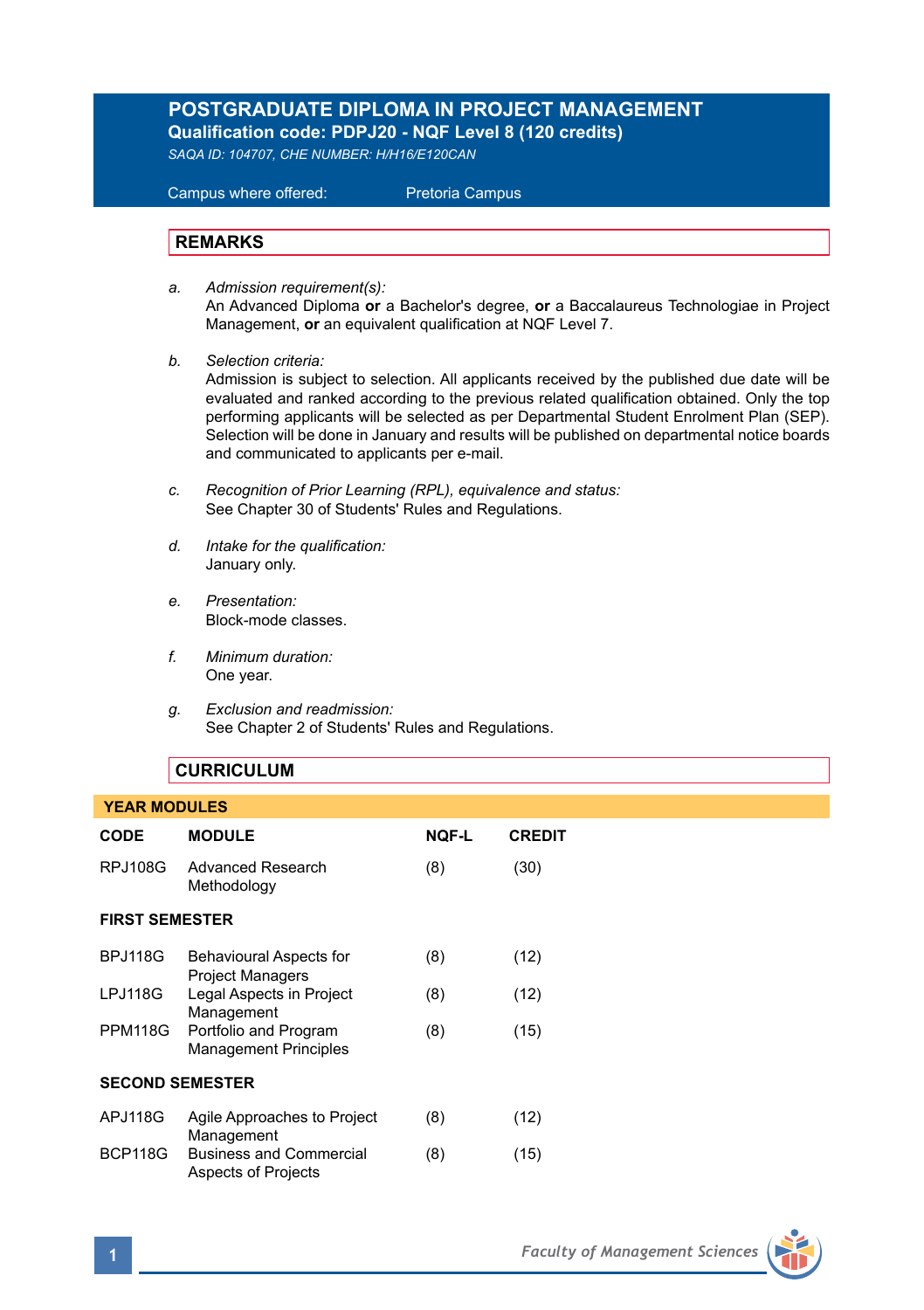| <b>PIM118G</b> | Project Management Information<br>Systems and Management | (8) | (12) |
|----------------|----------------------------------------------------------|-----|------|
| SPJ118G        | <b>Strategic Project Management</b>                      | (8) | (12) |
|                | TOTAL CREDITS FOR THE QUALIFICATION:                     |     | 120  |

# **MODULE INFORMATION (OVERVIEW OF SYLLABUS)**

The syllabus content is subject to change to accommodate industry changes. Please note that a more detailed syllabus is available at the Department or in the study guide that is applicable to a particular module. At time of publication, the syllabus content was defined as follows:

## **A**

### **ADVANCED RESEARCH METHODOLOGY (RPJ108G) CONTINUOUS ASSESSMENT** *(Module custodian: Department of Operations Management)*

Identify and formulate research idea and problem. Conduct a literature review. Select a research approach and develop an appropriate research design. Plan the research methods. Gain access and research ethics. Piloting data collection instrument. Data analysis techniques. Outline of the research report. Prepare defendable research proposal. Present and communicate a final draft of a research proposal to a range of audiences. (Total tuition time: ± 120 hours)

## **AGILE APPROACHES TO PROJECT MANAGEMENT (APJ118G) 1 X 4-HOUR PAPER (OPEN BOOK)** *(Module custodian: Department of Operations Management)*

Agile project management concepts, tools and techniques, agile approaches, processes, and roles in project management, when to use agile, the advantages and disadvantages, and the challenges of the agile approach when compared with traditional methods. (Total tuition time: ± 32 hours)

## **B**

## **BEHAVIOURAL ASPECTS FOR PROJECT 1 X 4-HOUR PAPER (OPEN BOOK) MANAGERS (BPJ118G)**

## *(Module custodian: Department of Operations Management)*

Leadership in projects, high performance project teams, resource optimisation, mindfulness and optimal performance in projects, behavioural concepts, approaches and tools for resource planning, resource acquisition, resource development, managing resources required for the completion of a project activities, resource management and complexity theory in projects. (Total tuition time: ± 32 hours)

## **BUSINESS AND COMMERCIAL ASPECTS OF 4 X 4-HOUR PAPER (OPEN BOOK) PROJECTS (BCP118G)**

## *(Module custodian: Department of Operations Management)*

Business and commercial aspects of projects concepts, approaches, project tools and models for innovation, strategic alignment of projects, obtaining project funding, finance and cost management, project financial metrics, evaluation of project benefits, project benefits realisation, decision analysis on non-profitable projects. (Total tuition time: ± 32 hours)

# **L**

## **LEGAL ASPECTS IN PROJECT MANAGEMENT (LPJ118G) 1 X 4-HOUR PAPER (OPEN BOOK)** *(Module custodian: Department of Operations Management)*

Legal aspects in project management, contracts in the project environment, procurement of resources during the project life cycle, the law of contract, as well as aspects of labour law and procurement management during the project lifecycle. (Total tuition time: ± 32 hours)

**2** *Faculty of Management Sciences*